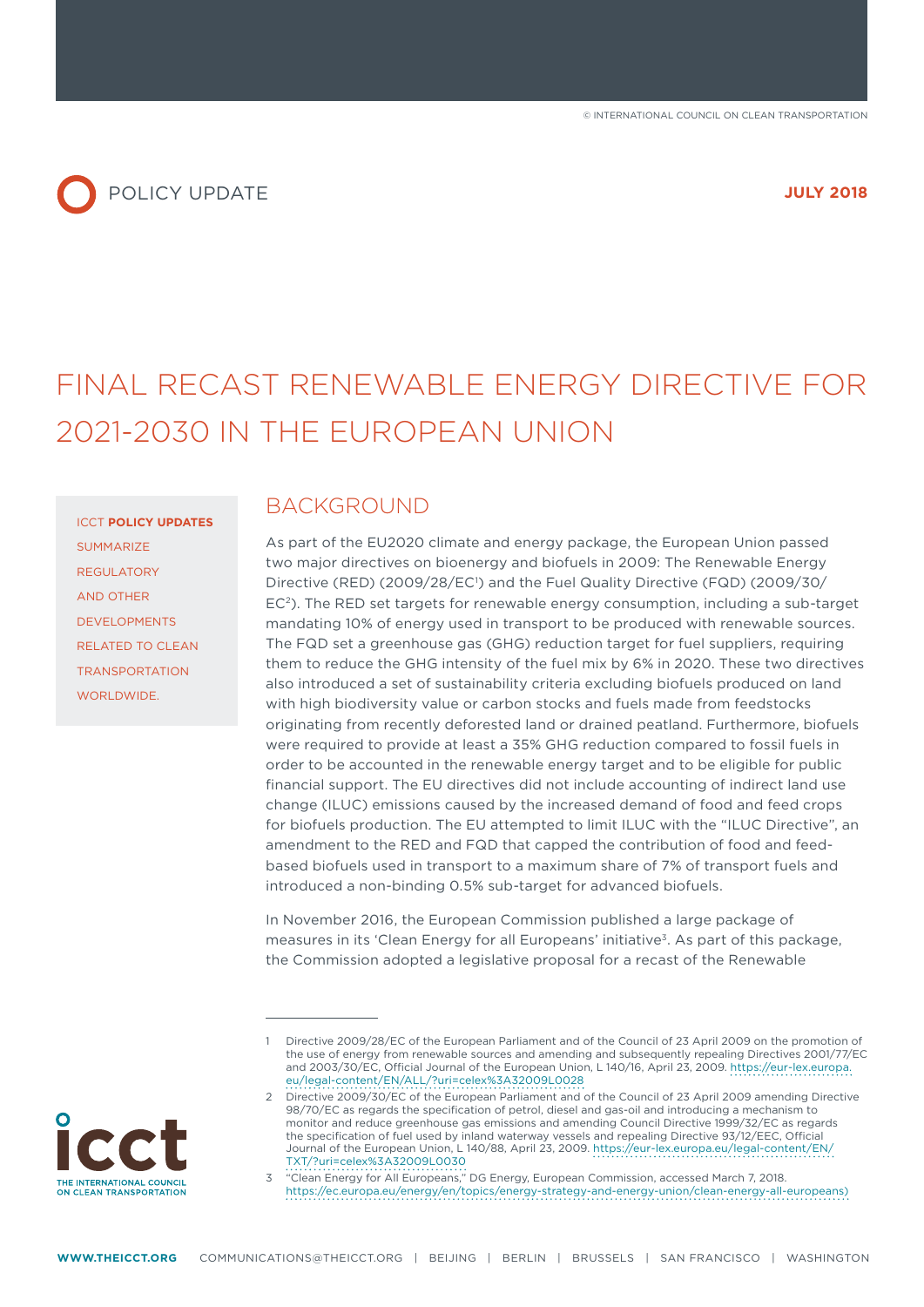Energy Directive (RED II4). The European Parliament and the EU Council proposed amendments and a final compromise deal among the EU institutions was agreed on 14 June, 2018.<sup>5</sup> This policy update provides an overview of the provisions relating to transport fuels in the final compromise document.

### MANDATE FOR RENEWABLE ENERGY SOURCES IN TRANSPORTATION

In RED II, the overall EU target for Renewable Energy Sources (RES) consumption by 2030 has been raised from the originally proposed 27% to 32%. The Commission's original proposal did not include a sub-target for RES in the transport sector, however this has been reintroduced in the final agreement: Member states must require fuel suppliers to supply a minimum of 14% of the energy consumed in road and rail transport by 2030 as renewable energy. The exact trajectory to achieve these targets will be defined for each member states in the Integrated National Energy and Climate Plans. These plans will be designed by each member state following the guidelines set out in the Energy Union Governance Regulation<sup>6</sup>.

Within the 14% transport target, there is a sub-target for advanced biofuels produced from feedstocks in Part A of Annex IX. These fuels must be supplied at a minimum of 0.2%7 of transport energy in 2022, 1% in 2025 and increasing to at least 3.5% by 2030. Advanced biofuels will be double-counted towards both the 3.5% target and towards the 14% target. Biofuels produced from feedstocks in Part B of Annex IX will be capped at 1.7% in 2030 and will also be double counted towards the 14% target.

Feedstocks included in Annex IX are as follows:

- » Part A (i.e. advanced biofuels):
	- Algae, if cultivated on land in ponds or photobioreactors;
	- Biomass fraction of MSW from unsorted household waste;
	- Bio-wastes separately collected from households;
	- Biomass fraction of agro-industrial waste not fit for food or feed;
	- Straw;
	- Animal manure;
	- Sewage sludge;
	- Palm oil mill effluent and empty palm fruit bunches;
	- Tall oil pitch;
	- Crude glycerine;
	- Bagasse;
	- Grape marcs and wine lees;

<sup>4</sup> [Kristine Bitnere](mailto:k.bitnere@theicct.org), *The European Commission's renewable energy proposal for 2030*, (ICCT: Washington, DC 2017). [https://www.theicct.org/sites/default/files/publications/RED%20II\\_ICCT\\_Policy-Update\\_vF\\_](https://www.theicct.org/sites/default/files/publications/RED II_ICCT_Policy-Update_vF_jan2017.pdf) [jan2017.pdf](https://www.theicct.org/sites/default/files/publications/RED II_ICCT_Policy-Update_vF_jan2017.pdf)

<sup>5</sup> General Secretariat of the Council of the European Union, Interinstitutional file, Proposal for a Directive of the European Parliament and of the Council on the promotion of the use of energy from renewable sources - Analysis of the final compromise text with a view to agreement, 21 June 2018, [http://www.](http://www.consilium.europa.eu/register/en/content/out?&typ=ENTRY&i=LD&DOC_ID=ST-10308-2018-INIT) [consilium.europa.eu/register/en/content/out?&typ=ENTRY&i=LD&DOC\\_ID=ST-10308-2018-INIT](http://www.consilium.europa.eu/register/en/content/out?&typ=ENTRY&i=LD&DOC_ID=ST-10308-2018-INIT)

<sup>6</sup> European Commission, DG Energy, 'Governance of the Energy Union'. Accessed on 07/03/2018 [https://](https://ec.europa.eu/energy/en/topics/energy-strategy-and-energy-union/governance-energy-union) [ec.europa.eu/energy/en/topics/energy-strategy-and-energy-union/governance-energy-union](https://ec.europa.eu/energy/en/topics/energy-strategy-and-energy-union/governance-energy-union)

<sup>27</sup> All percentages in this list refer to the total final energy consumed in the road and rail transport sector.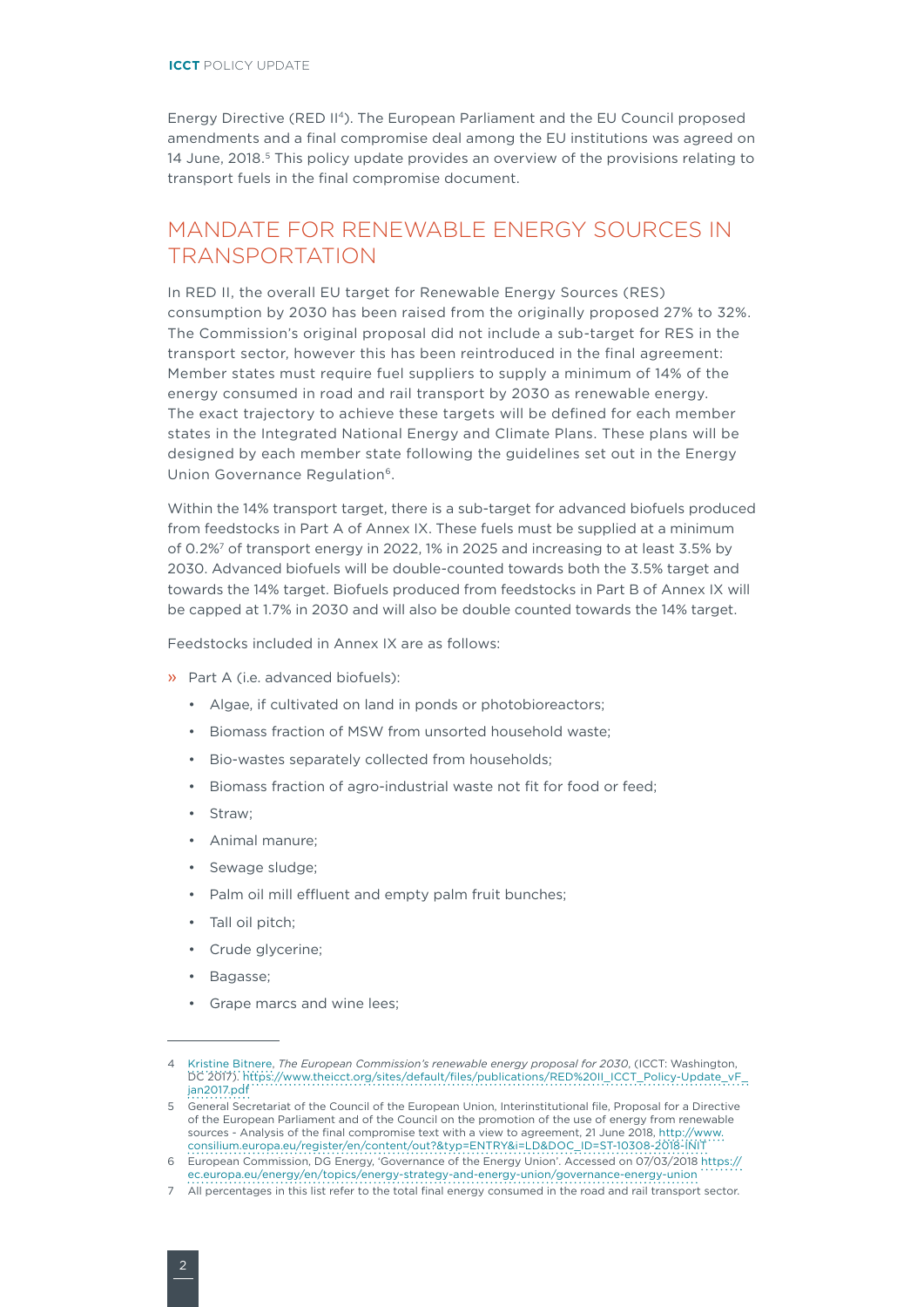- Nut shells;
- Husks;
- Cobs cleared of kernels of corn;
- Waste and residues from forestry and forest industries: bark, branches, precommercial thinnings, leaves, needles, tree tops, saw dust, cutter shavings, black liquor, brown liquor, fibre sludge, lignin, and tall oil;
- Other non-food cellulosic material, including for instance perennial grasses, but also non-starchy cover crops before and after main crops as well as ley crops. This category also includes industrial residues after the extraction of vegetable oils, sugars, starches and proteins.
- Other ligno-cellulosic materials, including for instance woody short rotation crops, pulp logs and other forest-based biomass, but excluding veneer logs and saw logs.
- » Part B:
	- Used cooking oil
	- Animal fats with high risk for human health (Category 1) and animal fats suitable for soil enhancement and chemical industry (Category 2)

The maximum contribution of biofuels produced from food and feed crops will be frozen at 2020 consumption levels plus an additional 1% with a maximum cap of 7% of road and rail transport fuel in each member state. If the total share of conventional biofuels is less than 1% by 2020 in any member state, the cap for those countries will still be 2% in 2030. Further, if the cap on food and feed crops in a member state is less than 7%, the country may reduce the transport target by the same amount (for example, a country with a food and feed crop cap of 5% could set a transport target as low as 12%). "Intermediate crops" such as catchand-cover crops are exempt from this cap. Fuels produced from feedstocks with "high indirect land-use change-risk" will be subjected to a more restrictive cap at the 2019 consumption level, and will then be phased out to 0% by 2030 unless they are reevaluated and certified as "low indirect land-use change-risk." "Low indirect land-use change-risk" feedstocks include those that are produced on land that was not previously cultivated.

Renewable electricity will count 4 times its energy content towards the 14% renewable energy in transport target when used in road vehicles, and 1.5 times when used in rail transport. The renewable electricity used in road vehicles and rail can be calculated on the basis of either the average share of renewable electricity in the EU or in the member state where the electricity is supplied. The Commission will also develop a framework to guarantee that the renewable electricity used in transport is in addition to the baseline of renewable electricity generation in each member state.

Fuels used in the aviation and maritime sectors are excluded from the 14% obligation but these sectors can opt to contribute to the target. The contribution of non-food renewable fuels supplied to these sectors will count 1.2 times their energy content.

Given the overall sub-target of 14% sustainable biofuels, and the cap on conventional biofuels set at 7%, the implicit target for advanced alternative fuels is 7%. This is close to the 6.8% target proposed by the Commission in 2016, but because of the double-counting provisions, the actual magnitude of the mandate for advanced alternative fuels is likely to be significantly lower.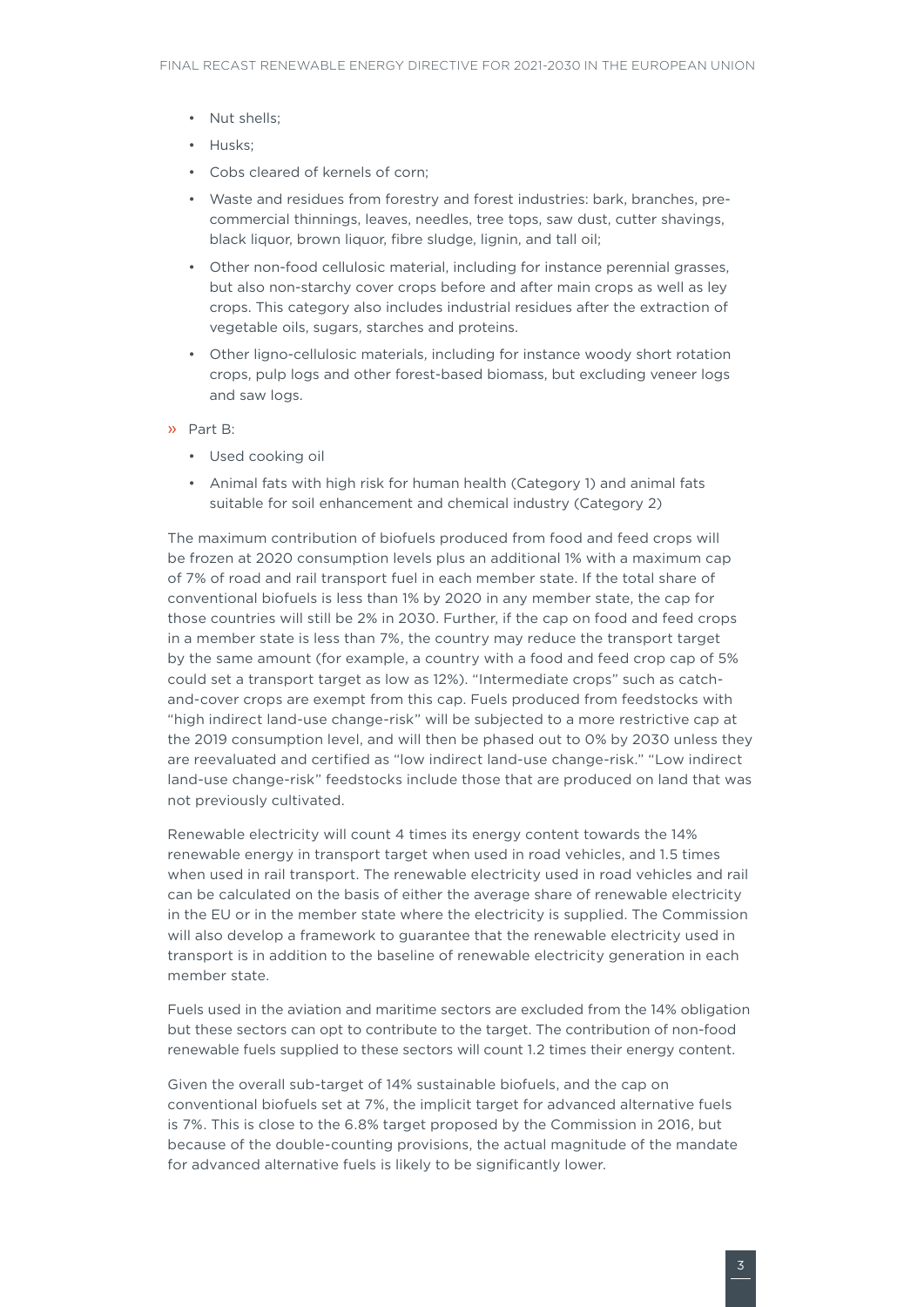## SUSTAINABILITY CRITERIA FOR BIOFUELS, AND SOLID AND GASEOUS BIOMASS FUELS USED IN TRANSPORT, POWER, HEATING AND COOLING

Similar to the 2020 RED and FQD, the RED II defines a series of sustainability and GHG emission criteria that liquid biofuels and bioliquids used in transport must comply with in order to be counted towards the overall RES target and to be eligible for financial support by public authorities. Some of these criteria are inherited from the original RED, while others are new or reformulated. In particular, the RED II introduces sustainability and GHG criteria for solid and gaseous biomass fuels used to produce power, heating and cooling<sup>8</sup> (hereafter 'bioenergy'), in addition to transport biofuels.

The required GHG emission savings for transport biofuels and bioenergy are listed in Table 1. As in the 2020 RED, economic operators have the option to either use default GHG intensity values provided in the Directive or to calculate actual values for their pathway. The Commission can revise and update the default values of GHG emissions<sup>9</sup> when technological developments make it necessary.

| <b>Valid for plants</b><br>entering into<br>operation | <b>Transport biofuels</b> | <b>Transport</b><br>renewable fuels of<br>non-biological origin | <b>Electricity, heating</b><br>and cooling |
|-------------------------------------------------------|---------------------------|-----------------------------------------------------------------|--------------------------------------------|
| <b>Before October 2015</b>                            | 50%                       | $\ast$                                                          | $*$                                        |
| <b>After October 2015</b>                             | 60%                       | $*$                                                             | $*$                                        |
| <b>After January 2021</b>                             | 65%                       | 70%                                                             | 70%                                        |
| <b>After January 2026</b>                             | 65%                       | 70%                                                             | 80%                                        |

**Table 1.** Greenhouse gas savings thresholds for transportation biofuels and for solid and gaseous biomass producing power, heating and cooling.

*\* No mandatory GHG savings threshold until 2021*

In addition to the GHG emission criterion, biofuels, bioliquids and biomass fuels from agricultural biomass should comply with the following land criteria and thus not be produced from raw materials originating from:

- » High Biodiversity land (as of January 2008), including;
	- Primary forests;
	- Area designated for nature protection or for the protection of rare and endangered ecosystems or species<sup>10</sup>; and
	- Highly biodiverse grasslands.
- » High Carbon stock land that changed use after 2008 from one of the following categories:
	- Wetlands;
	- Continuously forested land;

<sup>8</sup> The sustainability criteria apply solely to plants with a total rated thermal input above 20 MW for installations producing power, heating, cooling or fuels from solid biomass fuels and to plants with total rated thermal input capacity equal to or exceeding 2 MW for installations using gaseous biomass fuels.

<sup>9</sup> Default GHG emission values as well as detailed calculation rules are included in Annex V (for liquid biofuels) and Annex VI (for solid and gaseous biomass for power and heat production) of the Directive.

<sup>10</sup> Although the text indicates that exceptions can be provided if there is proof that the production of the raw material did not affect the conservation purposes.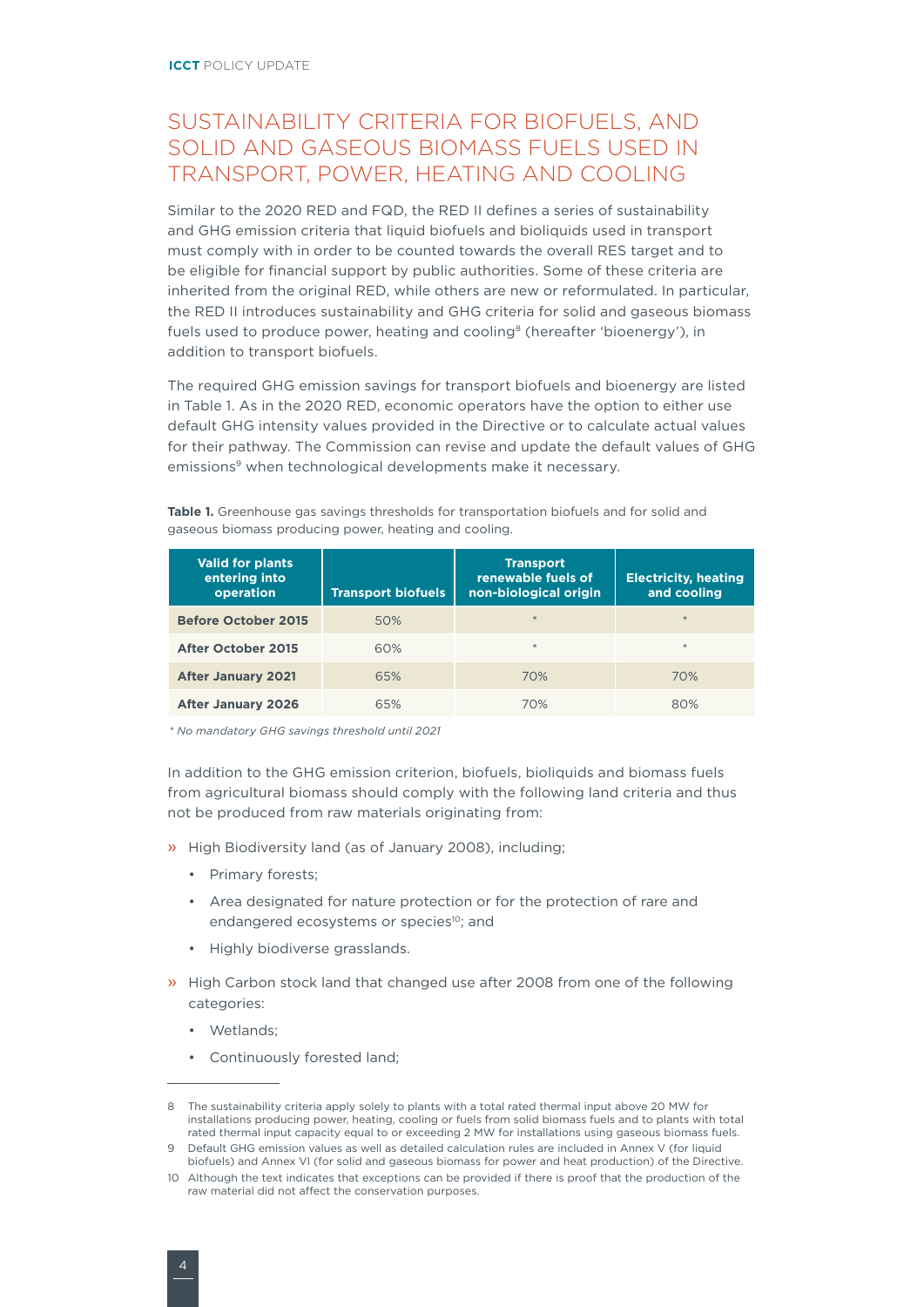- Other forested areas with trees higher than five meters and canopy cover between 10% and 30%.
- » Land that was peatland in January 2008<sup>11</sup>.

The RED II also introduces new sustainability criteria for biofuels and bioenergy obtained from raw materials originating from forests. The Directive mandates that harvesting takes place with legal permits, the harvesting level does not exceed the growth rate of the forest, and that forest regeneration takes place. In addition, areas of high conservation value, such as wetlands and peatlands, must be protected and the impacts of forest operations on soil and biodiversity should be minimized.

In addition, biofuels and bioenergy from forest materials must comply with requirements which mirror the principles contained in the EU Land Use, Land Use Change and Forestry (LULUCF) regulation12. Specifically, the country of origin of the biomass feedstock must be signatory of the Paris Agreement $13$ , must have submitted a Nationally Determined Contribution to the United Nations Framework Convention on Climate Change (UNFCCC) covering emissions and removals from LULUCF sector and showing emissions do not exceed removals, and has a national system in place for accounting for LULUCF emissions and removals in accordance with the requirements in the Paris agreement.

The criteria above apply either at the country level or at forest sourcing area level, and the Commission will define implementation guidelines by 31 January 2021.

Biofuels and bioenergy produced from waste and residues listed in Annex IX and described above only need to comply with the GHG emission criterion. Nonetheless, operators and national authorities must implement and report management plans to address potential impacts on soil quality and soil carbon for the removal of agricultural residues used for biofuels and bioenergy.

#### MEMBER STATES FLEXIBILITIES

The RED II provides greater flexibility to member states on implementation choices concerning the transport mandate and sustainability criteria compared to the 2020 RED. According to the Directive, member states:

- » can exempt or distinguish between different fuel suppliers and energy carriers when defining their trajectory to achieve the 14% minimum sub-target in the transport sector;
- » are free to choose the most suitable form of support for RES in transport, for example volume mandates, energy mandates or GHG emission savings targets;
- » can distinguish between different types of conventional biofuels and set different limits for each category (for example, setting a lower cap on oil crops than other types of food and feed crops);
- » can set lower limits on food and feed-based biofuels than prescribed in the RED II and may also reduce the 14% renewable energy in transport target by the same

<sup>11</sup> Although the text provides an exception if evidence is provided that the cultivation and harvesting of that raw material does not involve drainage of previously undrained soil.

<sup>12</sup> European Commission, DG Clima, Land Use and Forestry regulation for 2021 – 2030. [https://ec.europa.](https://ec.europa.eu/clima/lulucf_en#tab-0-0) [eu/clima/lulucf\\_en#tab-0-0](https://ec.europa.eu/clima/lulucf_en#tab-0-0)

<sup>13</sup> The Paris Agreement, United Nations Framework Convention on Climate Change, Accessed on 07/03/2018 https://unfccc.int/process-and-meetings/the-paris-agreement/the-paris-agreement